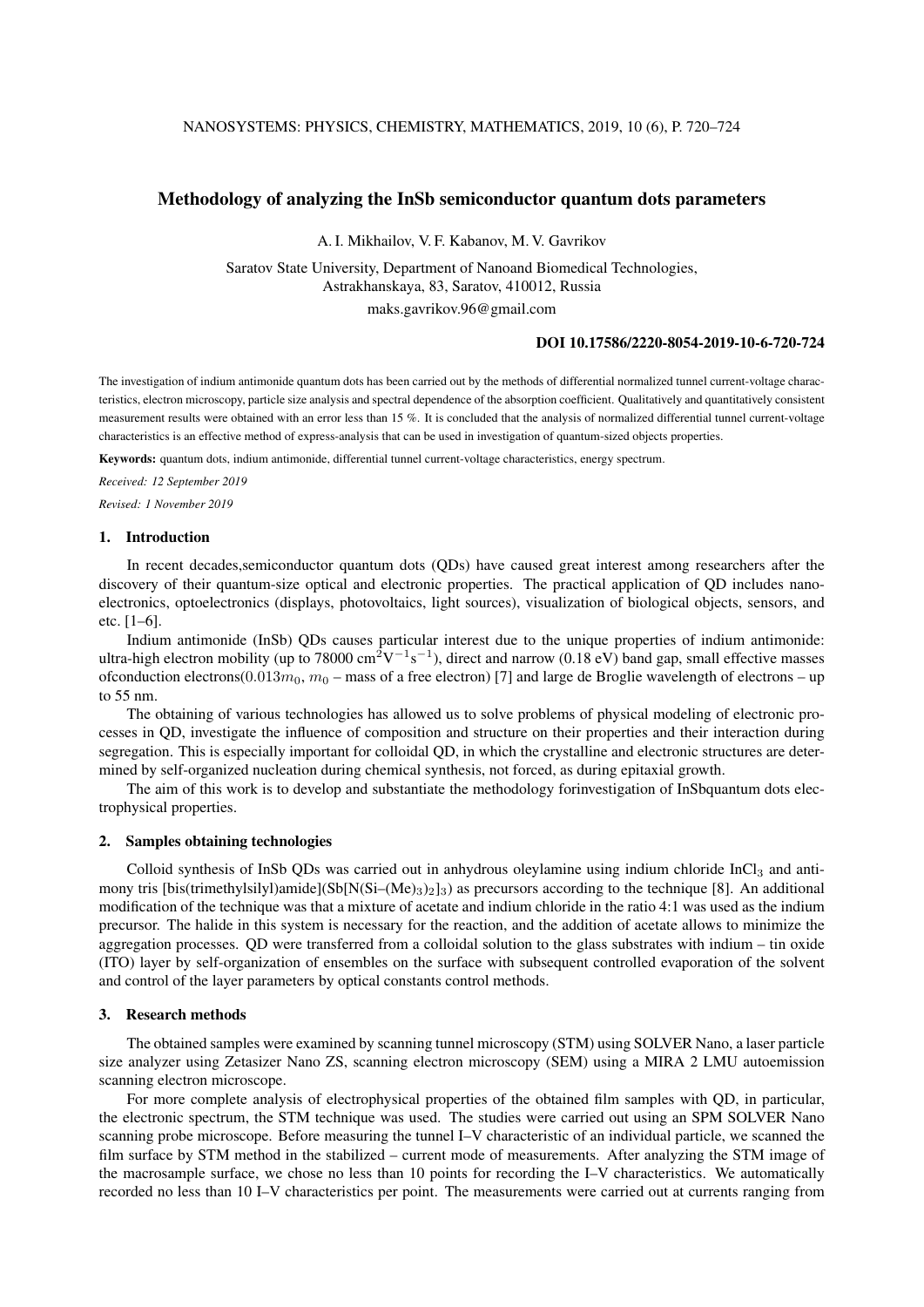$10^{-11}$  to  $10^{-9}$  A and at voltages from 0 to 2 V. Taking into account the reproducibility of the result of measurements, we selected points with stable characteristics, after which we averaged the obtained characteristics.

Tunneling CVC were measured between the probe and the ITO-deposited layer of InSb QDs. The characteristic size of the QDs was  $10 - 20$  nm, the distance between the probe and the QD was about  $1 - 2$  nm. The radius of the probe is determined mainly not by the macroscopic radius of curvature of the tip, but by its atomic structure, i.e. at the tip of the probe there is a high probability of one protruding atom or a small cluster of atoms (few nm) [9]. The stabilizer used in the synthesis of QDs does not allow them to aggregate among themselves and separates them. These two facts allow us to say that the current will mainly be determined by the flow of electrons from a single quantum-sized particle to nanoscale "protrusion" on the probe.

To analyze the experimental tunnel current-voltage characteristics, we used the method of normalized differential current-voltage characteristics  $(dI/dV)/(I/V)$  as the dependence on the voltage V. In addition, as shown in [6, 10], this method can be used for analysis of conductivity mechanisms of obtained structures, calculations of their parameters and other important electronic processes.

### 4. Model representations and results

It is known that quantum-size effects in nanoparticles can be observed under the necessary conditions:

- 1) characteristic size of nanoparticle should be about the de Broglie wavelength (quantization of the energy spectrum of OD);
- 2) interval between discrete levels  $\varepsilon_{i+1} \varepsilon_i$  must be at least  $3 \div 4$  of kT value (for example, about  $4kT$ , which corresponds to 0.1 eV at room temperature).

The electron energy in QD can be represented as a three-dimensional infinitely deep potential well and if we use the QD cube-shaped model with the edge a, the position of the energy spectrum levels can be represented this way [11]:

$$
\varepsilon_i = \frac{(\pi \,\hbar)^2}{2 \,m^*} \cdot \frac{1}{a^2} \cdot \left(l^2 + m^2 + n^2\right),\tag{1}
$$

here  $l, m, n = 1, 2, 3, \ldots$  are natural numbers corresponding to the QD level numbers;  $m^*$  is the electron effective mass, and a is the characteristic size of the QD (cube edge).

The electron energies calculated by formula (1) for the first three allowed levels in an InSb QD are shown in Fig. 1. In the calculations, we used the electron effective mass in the conduction band of InSb  $m^* \sim 0.013m_0$ , where  $m_0$  is the free electron mass.



FIG. 1. Calculated electron energies of the first three allowed energy levels (1,2,3) in an InSb QD as a function of the characteristic QD size  $\alpha$  (using the "cubic" QD model)

Realization of the necessary conditions for observing quantum-size effects is possible with characteristic sizes of InSb nanoparticles less than 30 nm (de Broglie wavelength is about 55 nm, interval between discrete levels  $\varepsilon_2 - \varepsilon_1$  is morethan 0.1 eV). In this case, in the range of variable sizes of QD from 10 to 30 nm, the energy gap  $\varepsilon_{c1} - \varepsilon_{v1}$  will vary from 0.3 to 1.0 eV considering the width of the band gapof bulk material (and the position of maximum absorption coefficient will vary from 1.2 to 4.1  $\mu$ m). This allows us to reasonably assume the possibility of a significant effect of the characteristic size of the InSb QD on their optical and electrical properties overa wide range.

In this research, the normalized differential tunnel current-voltage characteristics were examined and analyzedata negative bias potential on the substrate relative to the probe. In this case, electrons tunnelfrom the ITO electrode to the probe of the tunnel microscope through the discrete levels of the QD. The discrete energy spectrum of conduction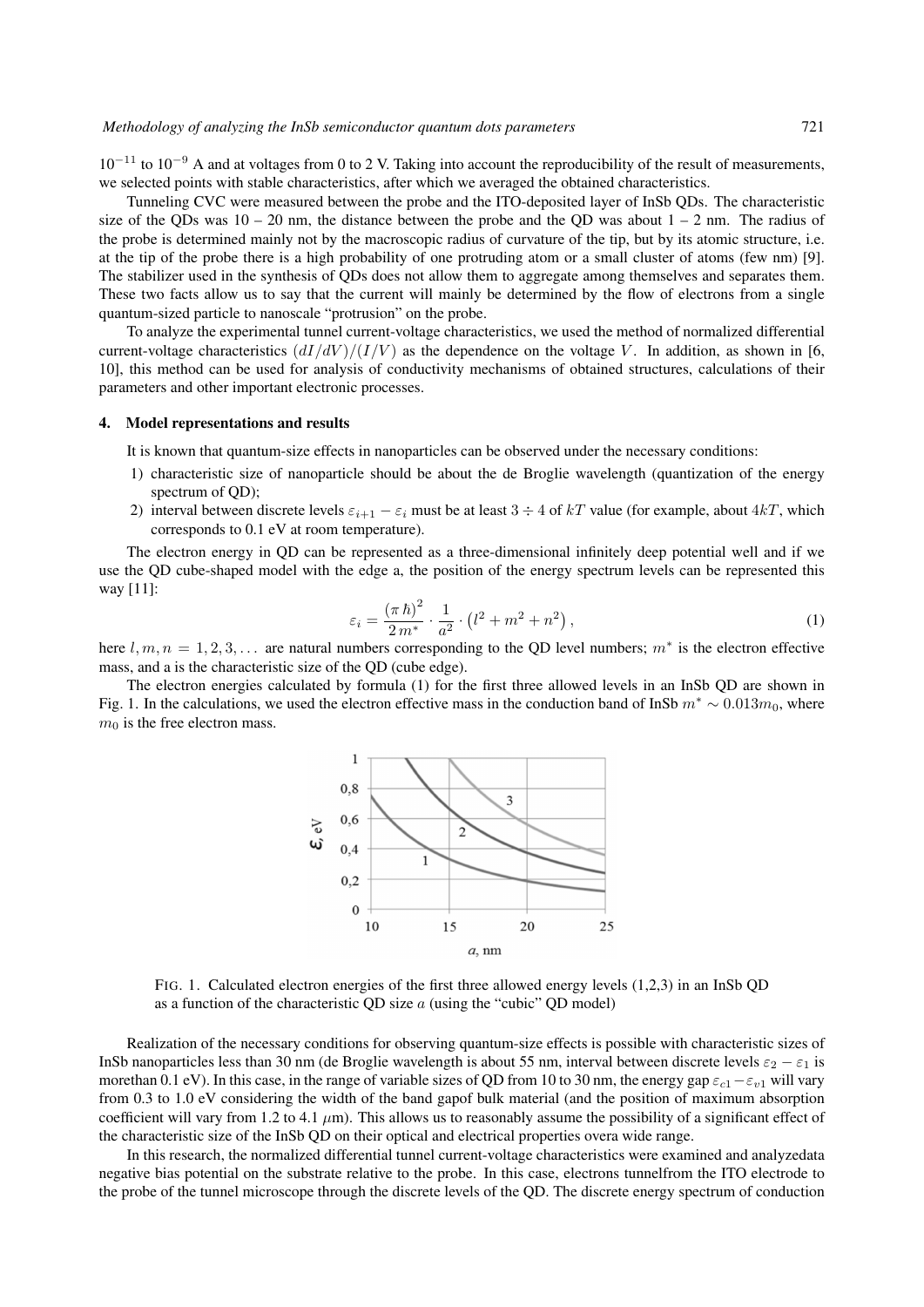electrons of a quantum-size object definesthe peaks on the normalized differential I–V characteristic (Fig. 2(a) they are indicated by arrows). The experimentally obtained values of the applied voltage on the peaks were set in accordance with the calculated values of the electron energy levels of the QD (Fig. 2(b)). That way we determined the range of characteristic sizes of QD, which were compared with the available results. A schematic representation of the band structure with the corresponding energy levels when the potential on the substrate changes relative to the probe is presented in [12].



FIG. 2. (a) – typical normalized differential tunnel I–V characteristic of InSb QD samples; (b) – accordance with calculated levels of the energy spectrum. 1,2,3 – calculated electron energies of the first three allowed energy levels

This methodallow us to estimate the characteristic sizes of QD in the range from 16 to 20 nm with the measurement errors of the peak positions less than 2kT.

To confirm the validity of obtained results, particle size analysis, spectral analysis and direct measurements using SEM were performed.

Spectral analysis of the obtained QD was performed in the range of  $1.5 - 5 \mu m$ . Typical dependence of the absorption coefficient  $\alpha$  on the wavelength is presented in Fig. 3

Size estimation of nanoparticles by the position of the maximum on the spectral dependence using the model of the QD cubic form showed characteristic values in the range of  $14 - 17$  nm.

The results of particle size investigation, using a laser particle size analyzer, is shown in Fig. 4. The obtained results were in the range of 17 – 22 nm.

To clarify the validity of these estimates, direct measurements were made using SEM. The results presented in Fig. 5 show good agreement with the estimated QDs sizes.

#### 5. Conclusions

Thus, it can be concluded that the analysis of normalized differential tunnel current-voltage characteristics is an effective method of express-analysis that can be used in investigation of quantum-sized objects properties, in particular, InSb quantum dots.

Size estimates of samples were obtained using different approaches (particle size analysis, analysis of the spectral dependence of the absorption coefficient, analysis by the method of differential normalized tunnel current-voltage characteristics and direct measurements using SEM) demonstrate qualitatively and quantitatively agreed results with an error less than 15 %.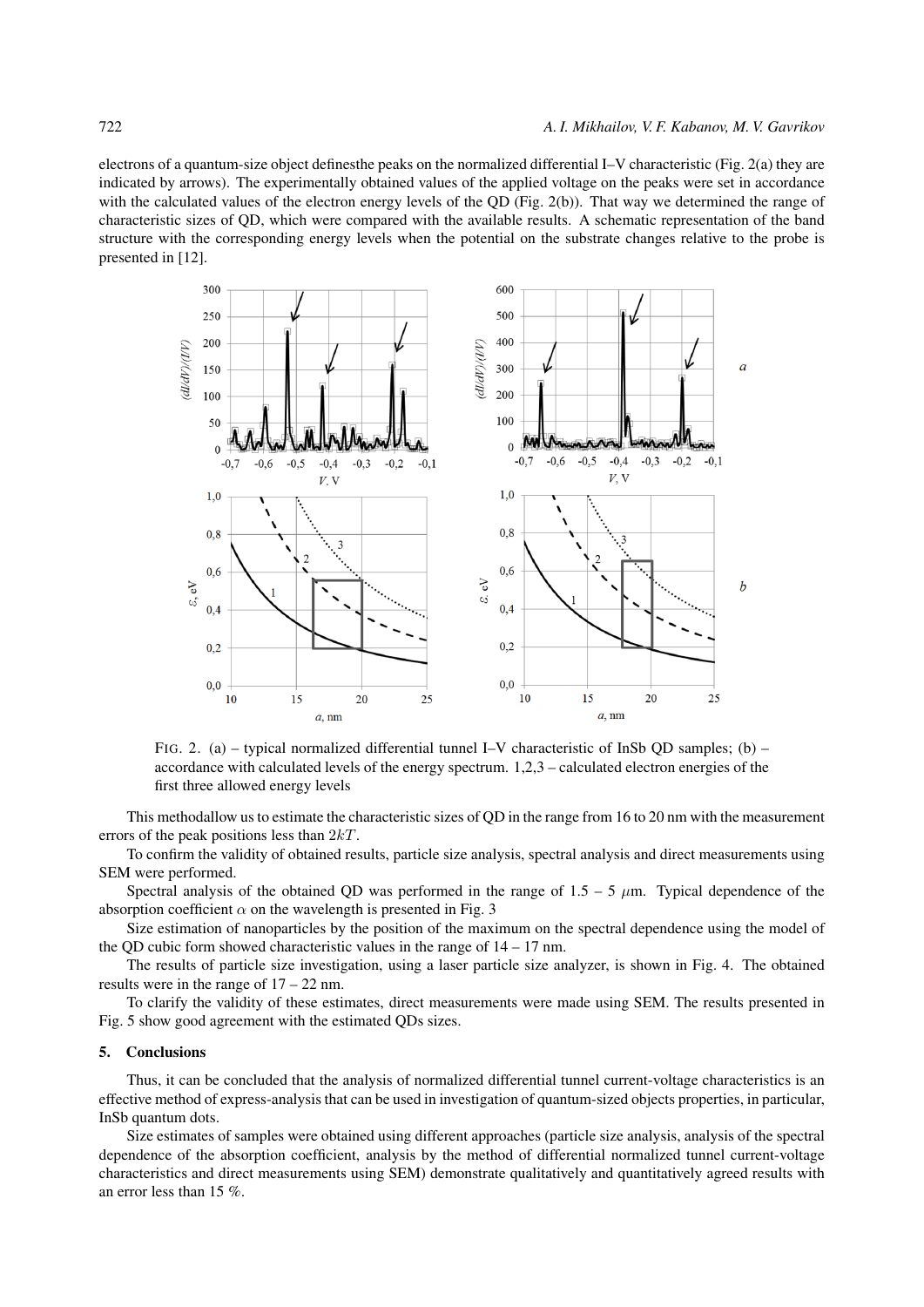

FIG. 3. Typical spectral dependence of the absorption coefficient of InSb QD



FIG. 4. InSb QD size estimating using a laser particle size analyzer



 $500 \text{ nm}$ 

FIG. 5. Typical SEM images of InSb QDs